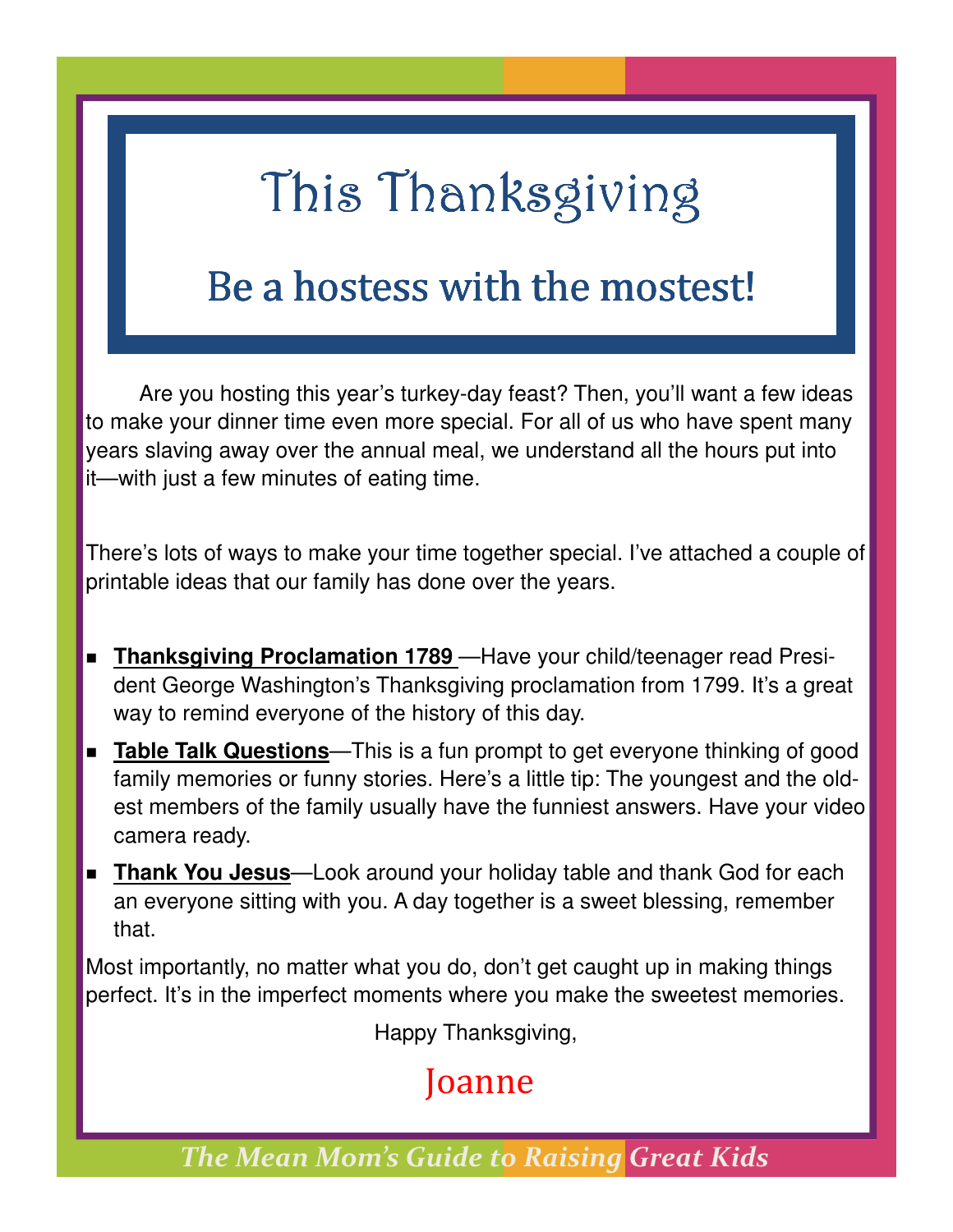#### Thanksgiving Proclamation

By the President of the United States of America, a Proclamation.

Whereas it is the duty of all nations to acknowledge the providence of Almighty God, to obey His will, to be grateful for His benefits, and humbly to implore His protection and favor; and— Whereas both Houses of Congress have, by their joint committee, requested me "to recommend to the people of the United States a day of public thanksgiving and prayer, to be observed by acknowledging with grateful hearts the many and signal favors of Almighty God, especially by affording them an opportunity peaceably to establish a form of government for their safety and happiness:"

Now, therefore, I do recommend and assign Thursday, the 26th day of November next, to be devoted by the people of these States to the service of that great and glorious Being who is the beneficent author of all the good that was, that is, or that will be; that we may then all unite in rendering unto Him our sincere and humble thanks for His kind care and protection of the people of this country previous to their becoming a nation; for the signal and manifold mercies and the favor, able interpositions of His providence in the course and conclusion of the late war; for the great degree of tranquillity, union, and plenty which we have since enjoyed; for the peaceable and rational manner in which we have been enabled to establish constitutions of government for our safety and happiness, and particularly the national one now lately instituted; for the civil and religious liberty with which we are blessed, and the means we have of acquiring and diffusing useful knowledge; and, in general, for all the great and various favors which He has been pleased to confer upon us.

And also that we may then unite in most humbly offering our prayers and supplications to the great Lord and Ruler of Nations, and beseech Him to pardon our national and other trangressions; to enable us all, whether in public or private stations, to perform our several and relative duties properly and punctually; to render our National Government a blessing to all the people by constantly being a Government of wise, just, and constitutional laws, discreetly and faithfully executed and obeyed; to protect and guide all sovereigns and nations (especially such as have shown kindness to us), and to bless them with good governments, peace, and concord; to promote the knowledge and practice of true religion and virtue, and the increase of science among them and us; and, generally, to grant unto all mankind such a degree of temporal prosperity as He alone knows to be best.

Given under my hand at the City of New York the third day of October in the year of our Lord 1789.

Go. Washington

*The Mean Mom's Guide to Raising Great Kids*